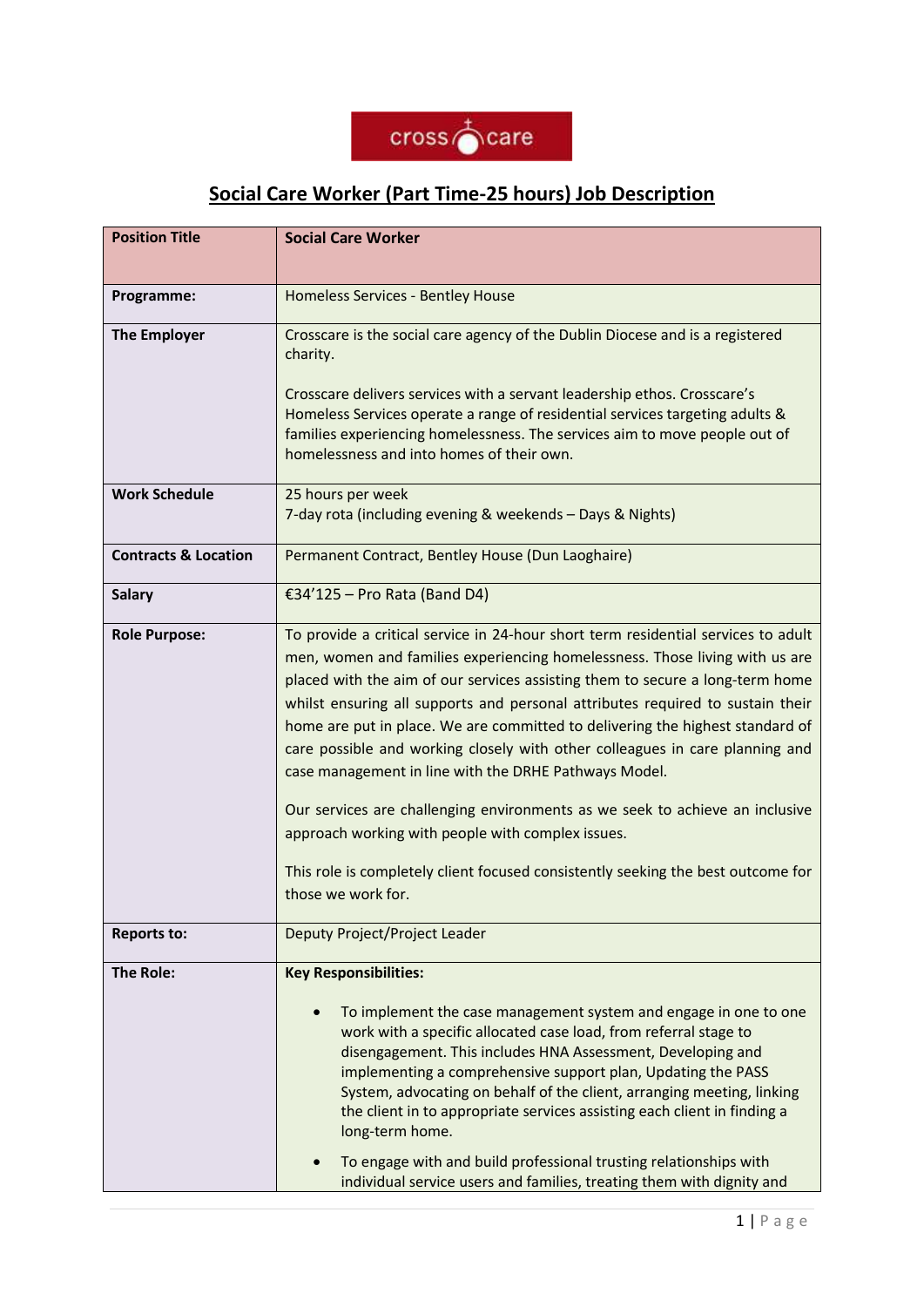|                     | respect, and working within the values of Crosscare                                                                                                                                                                                                                                                                                          |  |  |
|---------------------|----------------------------------------------------------------------------------------------------------------------------------------------------------------------------------------------------------------------------------------------------------------------------------------------------------------------------------------------|--|--|
|                     | To carry out all duties connected with the operation of a residential<br>$\bullet$<br>service, resolving conflict, responding to health issues, premise<br>management, taking referrals, welcoming and engaging with residents                                                                                                               |  |  |
|                     | To liaise with and advocate to a broad range of external service<br>$\bullet$<br>providers in addition to internal services                                                                                                                                                                                                                  |  |  |
|                     | To work effectively as part of a team and being open to reasonable<br>$\bullet$<br>requests from Project Leader/Deputy in order to ensure effective<br>working relationships and responses to residents                                                                                                                                      |  |  |
|                     | To work within the policies of Crosscare and the standard operating<br>$\bullet$<br>procedures of the project                                                                                                                                                                                                                                |  |  |
|                     | General                                                                                                                                                                                                                                                                                                                                      |  |  |
|                     | To assist and contribute to the quality agenda in order to ensure that a<br>consistent delivery of service and quality standards are adhered to in<br>the project                                                                                                                                                                            |  |  |
|                     | To perform all the administrative duties relating to the role in order to<br>$\bullet$<br>ensure that the project runs smoothly                                                                                                                                                                                                              |  |  |
|                     | To observe all Health and Safety policies of the project and to be<br>$\bullet$<br>involved in continual quality improvement in order to ensure that the<br>security of the building is maintained at all times day and night                                                                                                                |  |  |
|                     | <b>Qualification Required</b>                                                                                                                                                                                                                                                                                                                |  |  |
| <b>Essential</b>    |                                                                                                                                                                                                                                                                                                                                              |  |  |
| <b>Requirements</b> |                                                                                                                                                                                                                                                                                                                                              |  |  |
|                     | Minimum BA Degree in Applied Social Care, Addiction, Mental Health,<br>$\bullet$<br>Nursing, Psychology or equivalent full Level 7 awarded by the National<br>Qualifications Framework (NQF) QQI                                                                                                                                             |  |  |
|                     | OR                                                                                                                                                                                                                                                                                                                                           |  |  |
|                     | Applicants with a minimum of 5 years employment in a directly<br>transferable post will be considered for the post if they have completed<br>the DCU Homeless Intervention & Prevention or Care & Case Mgmt.<br>Certificate course and/or an NFQ Level 6 in Addiction Studies and have<br>demonstrable additional training as detailed below |  |  |
|                     | <b>Experience Required</b>                                                                                                                                                                                                                                                                                                                   |  |  |
|                     | A minimum of 1-year relevant employment working with similar client<br>group<br>Internal Candidates - A minimum of 6 months relevant employment<br>working with similar client group                                                                                                                                                         |  |  |